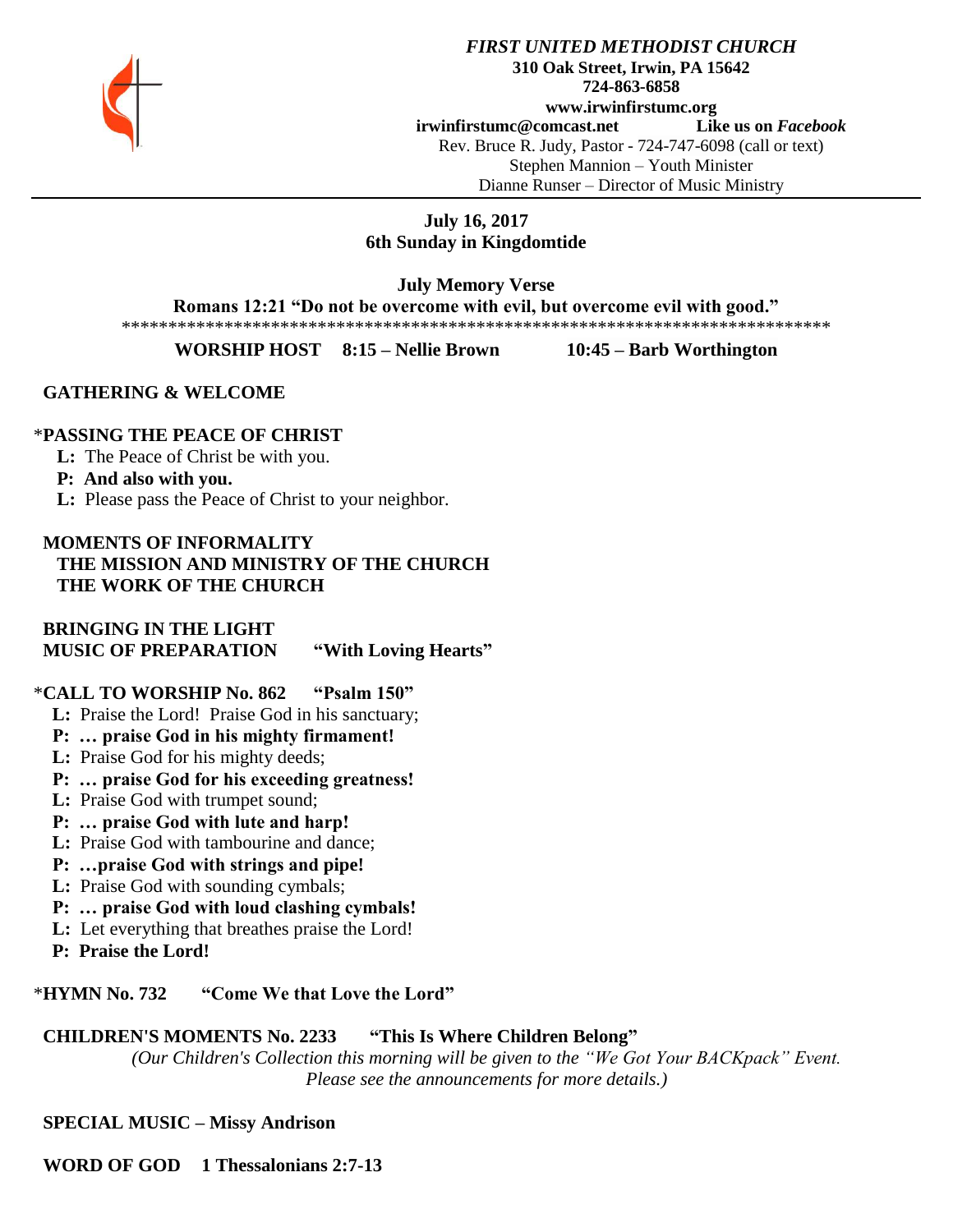PRESENTATION OF GOD'S TITHES AND OUR OFFERINGS "Lyric Piece" **OFFERTORY** \*DOXOLOGY No. 95 Praise God, from whom all blessings flow; praise Him, all creatures here below: praise Him above ve heavenly host; praise Father, Son, and Holy Ghost. Amen

\*PRAYER OF DEDICATION AND THANKS

\*HYMN No. 601 "Thy Word Is a Lamp unto My Feet"

**JOYS AND CONCERNS** For our joys we say: "Praise the Lord." For our concerns we say: "Lord, hear our prayers."

### **PASTORAL PRYER & THE LORD'S PRAYER**

Our Father who art in heaven, hallowed be thy name, thy kingdom come, thy will be done on earth as it is in heaven. Give us this day our daily bread; and forgive us our trespasses as we forgive those who trespass against us. And lead us not into temptation, but deliver us from evil, for thine is the kingdom, and the power and the glory forever. AMEN.

\*SERMON SCRIPTURE John 20:24-31

**SERMON** "Who's the Boss?"

**UNISON PRAYER No. 597** "For the Spirit of Truth"

From the cowardice that dares not face new truth,

- ... from the laziness that is contented with half-truth,
- ... from the arrogance that thinks it knows all truth,
- ... Good Lord, deliver me. Amen

\*HYMN No. 600 "Wonderful Words of Life"

\*BENEDICTION

\*MUSIC OF PARTING "Procession of the Holy Ones"

\*Please stand if you are able The service is under the control of the Holy Spirit. The altar rail is always open.

#### **ATTENDANCE LAST WEEK** Saturday: 15 Sunday: 8:15 - 53  $10:45 - 94$

#### **SERVING YOU TODAY**

**ORGANIST: Debbie Yarlett** 

**USHERS TEAMS:**  $8:15 - \text{Men's Group}$ 

**SOUND TEAM:** 8:15 - Jason Kirsch

10:45 – Penny Brant & Josh Burger

 $10:45$  – Tom Lehner

NURSERY: Our Nursery (birth through age 5) is open during the 10:45 worship service. In the event that there is no attendent in the nursery, parents are still welcome to use the nursery however they must stay with their children.

**ALTAR FLOWERS:** The flowers on the Altar today are presented by: Nellie and Ed Brown - Thanks be to God for his many blessings.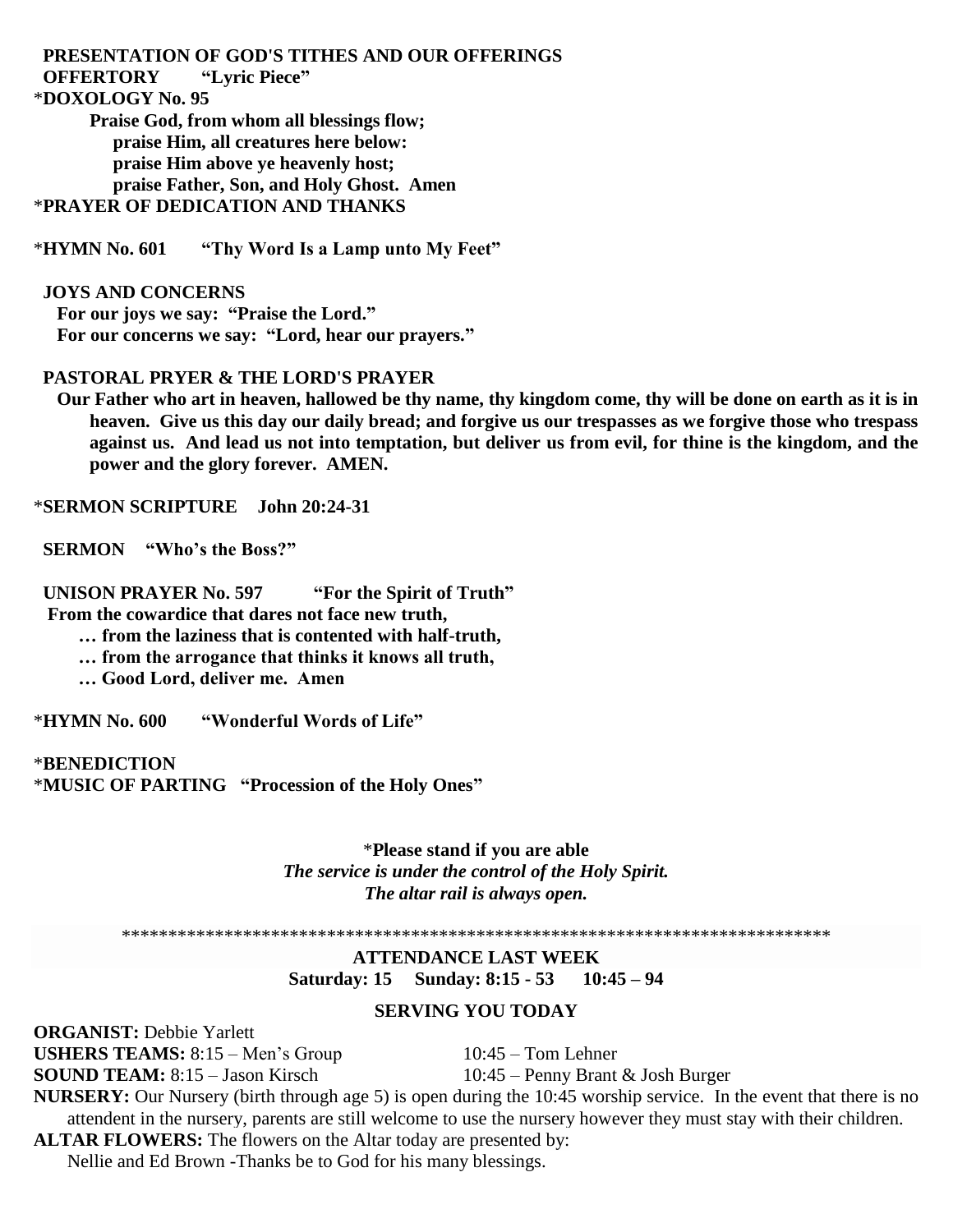#### **THIS WEEK AT OUR CHURCH**

#### **8:00 AM – 1:00 PM on Monday thru Thursday; 8:00 AM – Noon on Friday**

**Pastor Bruce – 10:00 AM – 1:00 PM Tuesday, Wednesday & Thursday**

724-747-6098 (call or text) or email at [preacherptl@gmail.com](mailto:preacherptl@gmail.com) *Please feel free to contact Pastor Bruce if you are in need of a pastoral visit.*

| Today, Sunday, July 16                                                                                                                                                         | Thursday, July 20                                                                     |
|--------------------------------------------------------------------------------------------------------------------------------------------------------------------------------|---------------------------------------------------------------------------------------|
| 8:00 Prayer                                                                                                                                                                    | 6:00 Irwin Music in the Streets                                                       |
| 8:15 Worship Service                                                                                                                                                           | 6:30 VBS                                                                              |
| 9:30 Summer Sunday School                                                                                                                                                      | 6:30 NA                                                                               |
| (see announcement)<br><b>Adult Sunday School</b><br>10:45 Worship Service<br><b>Monday, July 17</b><br><b>Office Closed</b><br>6:30 VBS (see announcement)<br>Tuesday, July 18 | Friday, July 21<br>6:30 VBS                                                           |
|                                                                                                                                                                                | Saturday, July 22<br>6:00 Contemporary Worship Service<br><b>Next Sunday, July 23</b> |
|                                                                                                                                                                                | 8:00 Prayer                                                                           |
|                                                                                                                                                                                | 8:15 Worship Service                                                                  |
| <b>Office Closed</b>                                                                                                                                                           | 9:30 Adult Sunday School                                                              |
| 6:15 TOPS<br>6:30 VBS                                                                                                                                                          | 10:45 Worship Service                                                                 |
| $7:30\,\mathrm{NA}$<br><b>Wednesday, July 19</b><br><b>Office Closed</b>                                                                                                       | Due to staff vacations, the church office will<br>be closed from July $12th - 19th$ . |
| 6:00 Depression & Anxiety Support                                                                                                                                              | Please call the office to make sure someone                                           |
| 6:30 VBS                                                                                                                                                                       | is there before you make a trip in.                                                   |
|                                                                                                                                                                                |                                                                                       |

**VACATION BIBLE SCHOOL:** VBS this year is Group's *"Maker Fun Factory, created by God built for a purpose".* It will run from **July 17 - 21** from **6:30pm - 8:30pm.**

At *Maker Fun Factory* VBS, kids embark on the coolest adventure of the summer! *Maker Fun Factory* VBS is filled with incredible Bible-learning experiences kids see, hear, touch and even taste! Sciency-Fun Gizmos, team-building games, cool Bible songs and tasty treats are just a few of the standout activities that help faith flow into real life. Plus, we'll help kids discover how to see evidence of God in everyday life - something we call God Sightings. VBS is a great way to bring children closer to God and learn more about their faith.



Any questions, concerns or ideas concerning VBS, please contact Penny Brant at [VBS@irwinfirstumc.org](mailto:VBS@irwinfirstumc.org) or by visiting our web page under contact us and choosing "VBS questions" as the category. I'm very excited about this year's VBS and I hope you are too.

**Thank you all for your continued support of our Vacation Bible School.**

# **ANNOUNCEMENTS**

\*\*\*\*\*\*\*\*\*\*\*\*\*\*\*\*\*\*\*\*\*\*\*\*\*\*\*\*\*\*\*\*\*\*\*\*\*\*\*\*\*\*\*\*\*\*\*\*\*\*\*\*\*\*\*\*\*\*\*\*\*\*\*\*\*\*\*\*\*\*\*\*\*\*\*\*

**CHILDREN'S COLLECTIONS:** The Children's Collection this week will be given to the 2<sup>nd</sup> Annual "We Got **Your BACKpack" Event**

August 12, 2017 from 11AM-1PM

At Irwin Park

Hosted by the Norwin Ministerium

Please see the bulletin insert or the table in the Narthex for a list of items needed.

Visit facebook.com/norwinbackpacks for more information on how you can help.

Eastbrook Mission Barn: 7/2 - \$90.85 7/9 - \$227.00